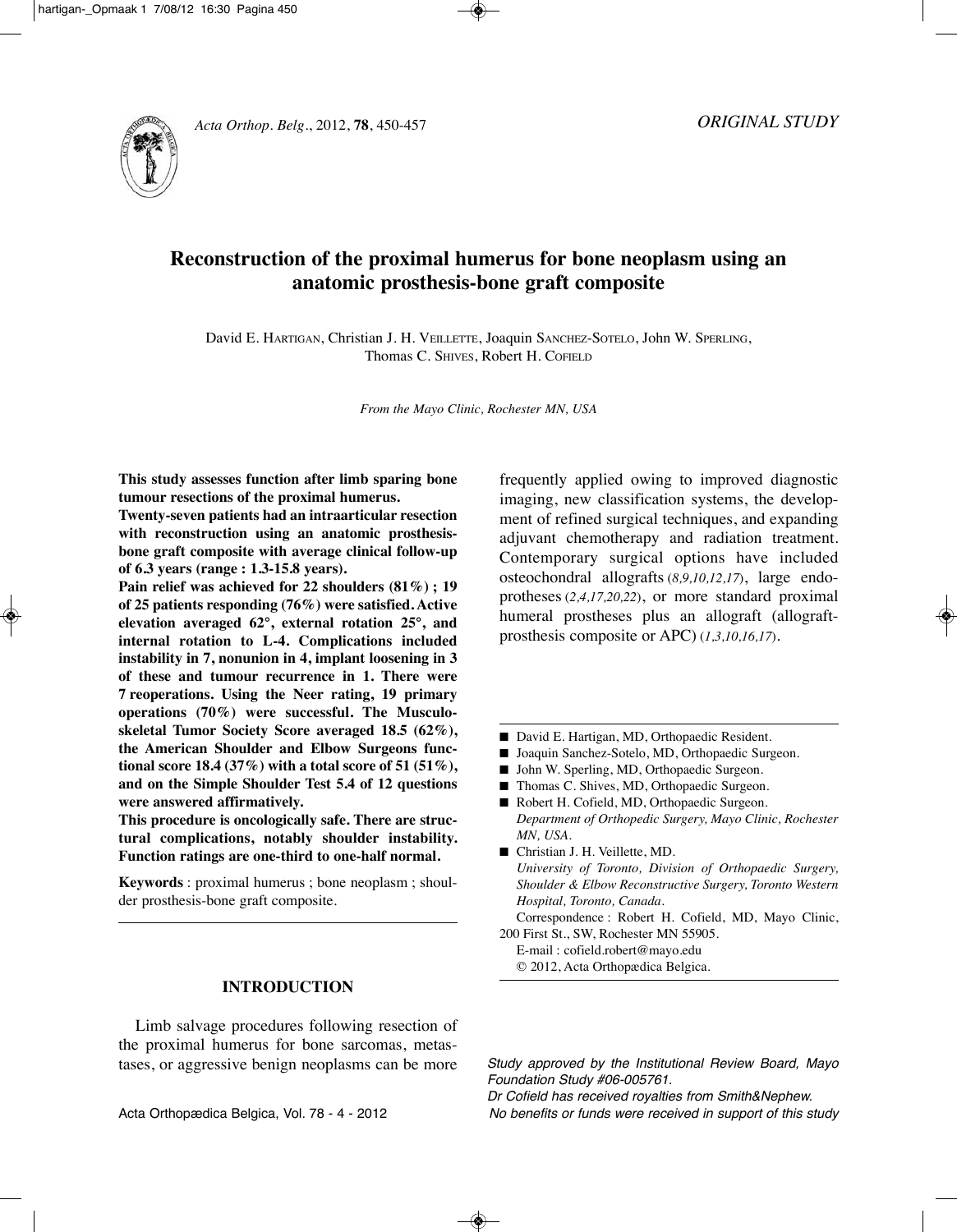In the above reports attention is primarily focused on oncologic issues. When function was assessed the Musculoskeletal Tumor Society score was commonly applied (*3,5,9,16,17,22*). This score includes pain, emotional acceptance, hand positioning and dexterity, lifting ability, and a scale for function (*7*). The reverse shoulder prosthesis has been introduced as an alternative to the above reconstruction options with excellent functional results (*5,6*). However, the outcomes and complications remain to be defined. We felt it would be useful to more carefully define not only the oncologic outcome but also shoulder function using disease and joint specific assessments for this group of patients undergoing an intraarticular proximal humerus resection with preservation of the rotator cuff, the majority of the deltoid muscle, the neural innervation of these muscles, and reconstruction with an anatomic shoulder prosthesis as part of a bone graft-prosthesis composite – if the functional outcomes and prosthetic survival are reasonable, this treatment method can continue to be recommended for the younger and selected older adults with proximal humerus neoplasms.

### **PATIENTS AND METHODS**

This study was approved by the Institutional Review Board of our Institution. Between the years 1988 and 2006, 30 patients with 30 affected shoulders had an intraarticular proximal humerus resection, limb sparing surgery, with reconstruction that included an anatomic prosthesis and a structural bone graft for the treatment of malignant bone tumours, aggressive benign neoplasms, or metastases to the proximal humerus. Three patients were followed less than one year (6 months, 8 months, and 10 months). They had no complications to that point but have been excluded from further evaluation. Of the remaining 27 patients, 14 were men and 13 were women. Their average age was 43.8 years (range : 15-74 years), 8 were 30 years of age or less, 14 were aged 31-60, and 5 were greater than 60 years of age.

The diagnoses included low grade chondrosarcoma in 11, osteogenic sarcoma in 4, Ewing's sarcoma in 3, giant cell tumour in 3, aneurysmal bone cyst in 1, and fibrosarcoma in 1. There were metastatic tumours in 3 ; these were of thyroid origin in 1, breast in 1, and renal in 1. One patient had a haematogenous malignancy (leukemia). Previous surgery included reconstruction of the proximal humerus with an osteoarticular allograft in 6. All had healed their allograft to native bone, but all had proximal graft fracturing with some collapse. One patient had a previous vascularized fibula – a reconstruction that resulted in a nonunion. Three had previous intramedullary nail placement for treatment of pathologic fracturing – complete in 2 and impending in 1. The one patient with an aneurysmal bone cyst had undergone previous curettage and bone grafting. Adjuvant therapy was not a part of the treatment regimen for patients with chondrosarcoma, giant cell tumour or the aneurysmal bone cyst. Four out of 4 with osteogenic sarcoma had chemotherapy. Three of 3 with Ewing's sarcoma had chemotherapy, and 1 had radiation therapy. Of those with metastatic tumours, 2 of 3 had radiation therapy and one had chemotherapy. The patient with a haematogenous malignancy had chemotherapy and radiation therapy.

#### **Surgical Technique**

All patients had a type I, intraarticular proximal humeral resection according to the Malawer classification (*10,11*). This was considered a wide "en bloc" excision of the proximal humerus and included varying lengths of the humeral shaft without surgical disruption of the glenoid side of the shoulder. The exposure was a long deltopectoral approach in 18, with extension distally into the arm as required. Nine had a more extensive anteromedial approach. The deltoid muscle was preserved except for muscle tissue surrounding the biopsy site that was excised in continuity with the proximal humerus. The average length of bony resection was 13 cm (range : 5 to 35 cm). Seven of the resections were proximal to the insertion of the deltoid, 4 were at the level of the deltoid insertion preserving some of the deltoid attachment and 16 were below the deltoid insertion with attempts made to maintain deltoid insertion-fascia continuity distally whenever possible (*19*). The bony division was transverse in 16 cases and step-cut in 11. There was a clear margin at the point of excision, as determined by histologic frozen section, in all patients.

The humeral implant was of standard length in 7 and of longer length in 20. The Neer design (Biomet, Warsaw, iN, USA) was used in 2 shoulders early in the series (1988, 1992). The Cofield design was used in 22 and was generally preferred due to the cylindrical shape of the stem that was available in multiple diameters and 4 lengths (Smith-Nephew, Memphis TN, USA). The Aequalis™ design was used in 2 (Tornier, Inc., Edina MN, USA) and the global® design was used in 1 (DePuy, Warsaw IN, USA). In these 3 shoulders standard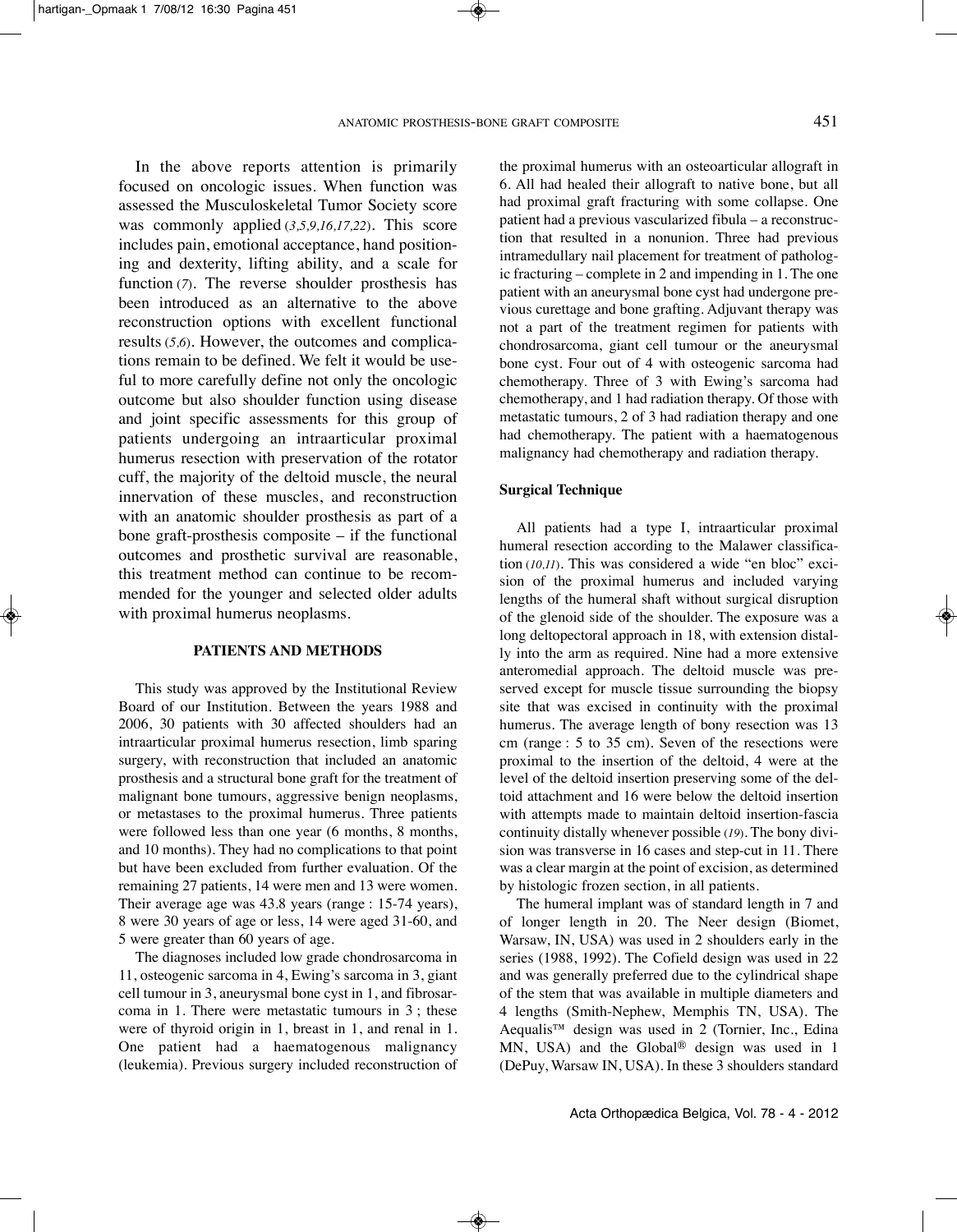

*Fig. 1.* — **A)** The radiograph shows a destructive lesion of the proximal humerus consistent with a giant cell tumour.

**B)** The proximal humerus was reconstructed by allograft-prosthetic composite reconstruction with cement used for fixation both proximally and distally. The arrow indicates the host-graft junction.

**C)** Radiograph obtained 7 years after surgery showing the allograft has healed to the native bone. There is no evidence of loosening and the shoulder is stable.

length implants were used not requiring the availability of different stem lengths so commonly needed in this type of surgery. in 26 shoulders a fresh frozen, non-irradiated bone allograft was used. These were obtained from our institutional bone bank in 8, and from 4 other banks in the remaining cases. In one shoulder with a resection of only 5 cm, extensive autograft material was obtained from the posterior iliac crest and secured around the metallic implant. After preparation of the bone, the humeral component was cemented proximally in the allograft in 23 shoulders and distally into native bone in 18 shoulders (Fig. 1). in 2 shoulders no bone cement was used. in addition, 7 patients had allograft struts applied and fixed with cables at the junction of the allograft with native bone, and cancellous allograft bone chips were placed at the junction in 7.

The rotator cuff and shoulder capsule were divided near their humeral attachments in all shoulders. The long head of the biceps was divided just distal to the transverse humeral ligament and freed from the bicipital groove. Following reduction of the allograft and prosthesis into the shoulder joint the native rotator cuff and shoulder capsule were sutured to the allograft rotator cuff and capsule, and stability was obtained in all cases. The long head of the biceps was tenodesed to local soft tissues. The deltoid insertion was, when necessary, sutured either to the surrounding fascial tissues or through drill holes into the humeral allograft. The axillary and suprascapular nerves were preserved in all cases.

Following surgery the shoulder was placed in a shoulder immobilizer or a pillow sling, protecting the arm for 6 to 8 weeks. A limited goals type of rehabilitation was outlined, limiting passive motion of the shoulder to below the horizontal and external rotation to no more than 20 degrees for the first 6 to 8 week period (*14,15*). At that point gentle active assisted motion exercises were started, and at three months isometric and elastic strap strengthening were allowed.

## **Clinical and Radiographic Assessment**

A standard format was developed for assessment of shoulder function after arthroplasty (21). Pain was evaluated on a five-point scale. Patients were asked if they were satisfied or dissatisfied with their procedure. While the patient was seated, active elevation and active external rotation with the arm at the side were measured in degrees and internal rotation was measured as the highest spinal level that could be reached by the thumb.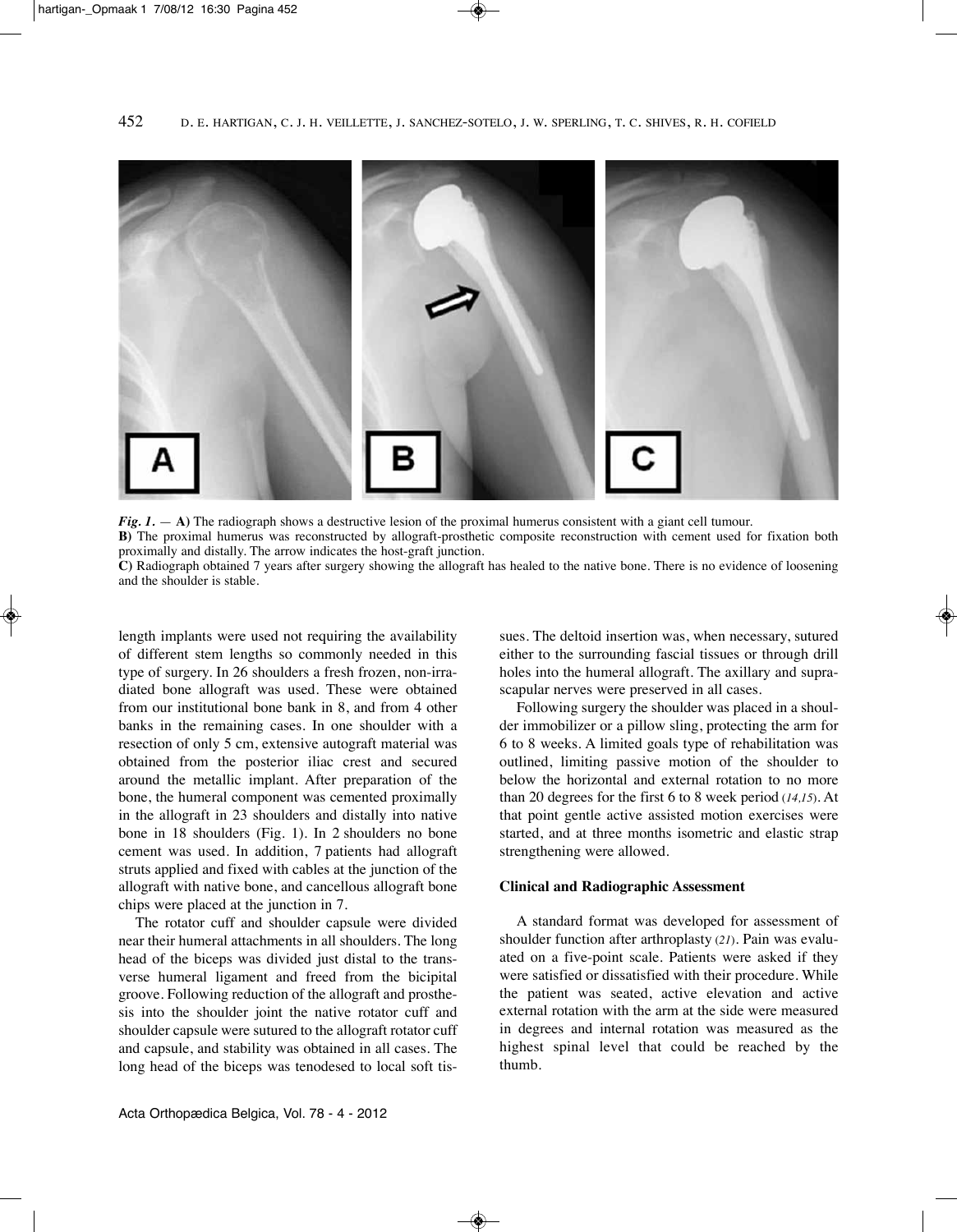The Neer result rating was applied using the limited goals rehabilitation rating because these patients had extensive loss of the rotator cuff muscle-tendon attachments and compromise of deltoid abductor power. The reconstruction was rated as successful if the shoulder was stable, comfortable, and the limb could be used for daily activities with the arm near the side. It was considered unsuccessful if these criteria were not met (*14,15*). The Musculoskeletal Tumor Society score (MSTS) developed for evaluating limb salvage procedures was applied as an end-result report (*7*). This score includes 6 point scales evaluations for pain, function, emotional acceptance, hand positioning, manual dexterity and lifting ability and expresses the result as a proportion of the expected normal function. The maximum possible score is 30.

Additional questionnaire response was possible for 12 patients, and outcome was also assessed by the American Shoulder and Elbow Surgeons method that evaluates pain on a 50 point scale and activities of daily living on a 50 point scale (*18*). Similarly, these patients were also evaluated by the Simple Shoulder Test, responding affirmatively or negatively to 12 direct questions (*13*).

Radiographs were assessed for glenohumeral subluxation, glenoid cartilage loss, allograft resorption, bone implant or bone cement lucent lines, shift in implant or allograft position and allograft to native bone healing.

# **RESULTS**

There were 6 deaths in the 27 patients at an average of 41 months following surgery (15 to 69 months). Three of these deaths were cancerrelated and associated with thyroid, breast and renal carcinomas metastatic to the shoulder. The other 3 deaths were unrelated to the shoulder lesions or to surgery. For the 27 shoulders the length of followup was between 1 and 2 years in 3 patients. One of the 3 died during that period, and 2 had reoperations. Follow-up was greater than 2 years in 24 patients. The overall follow-up length averaged 6.4 years (range : 1.3 to 15.8 years).

Evaluating pain on a 5 point scale, pain was reported as none in 11, slight in 6, occasionally moderate in 5, moderate in 4, and severe in 1. In 81% of shoulders there was no, slight or occasionally moderate pain postoperatively.

Average active elevation was 62 degrees with a considerable variation in range of motion. Twelve shoulders had less than 45 degrees of active elevation. Elevation was between 45 and 89 degrees in 7, between 90 and 120 degrees in 7, and greater than 120 degrees in 1. Overall, 30% of shoulders had 90 degrees of elevation or more. Active external rotation with the arm at the side averaged 25 degrees (range  $0$  to  $60$  degrees). Internal rotation behind the back had a median value to L4 (range S1 to T9).

In assessing patient satisfaction by questionnaire, 25 patients responded. Nineteen (76%) felt satisfied while 6 were dissatisfied. Association with dissatisfaction included poor motion (< 45 degrees) in 5, reoperation in 5, and moderate or severe pain in 4.

The Neer Limited Goals Result Rating was successful in 19 (70%) and unsuccessful in 8. Three additional types of functional ratings were obtained from newly sent questionnaires in 12 shoulders. These patients had an average MSTS score of 18.5 (62% of maximum). The American Shoulder and Elbow Surgeons functional score averaged 18.4 points (37% of maximum). The American Shoulder and Elbow Surgeons total score, including function and pain, averaged 51 points (51% of maximum). On the Simple Shoulder Test these patients averaged 5.4 affirmative answers (45% of maximum). The distribution of responses to the Simple Shoulder Test are depicted in Table I.

Radiographs were available for 21 shoulders at greater than one year of follow-up with a mean follow-up of 4.5 years (1.3 to 10.8 years). No shoulders had subluxation immediately after surgery. At final follow-up moderate or severe superior subluxation was present in 6, glenohumeral joint space narrowing in 6, one of which was painful, allograft resorption of varying degrees in 7, and lucent lines in 7 (Fig. 2). The lucent lines were 1 mm incomplete in 4 and 2 mm incomplete in 3. Nonunion between the allograft and native humeral bone developed in 4 patients, 2 of whom were on chemotherapy. prosthetic tilt or subsidence developed in 3 shoulders, and these 3 shoulders were considered as being radiographically and clinically loose.

Concerning complications, a superficial infection developed in 1 shoulder. This was treated successfully with 4 debridements. Arthrofibrosis and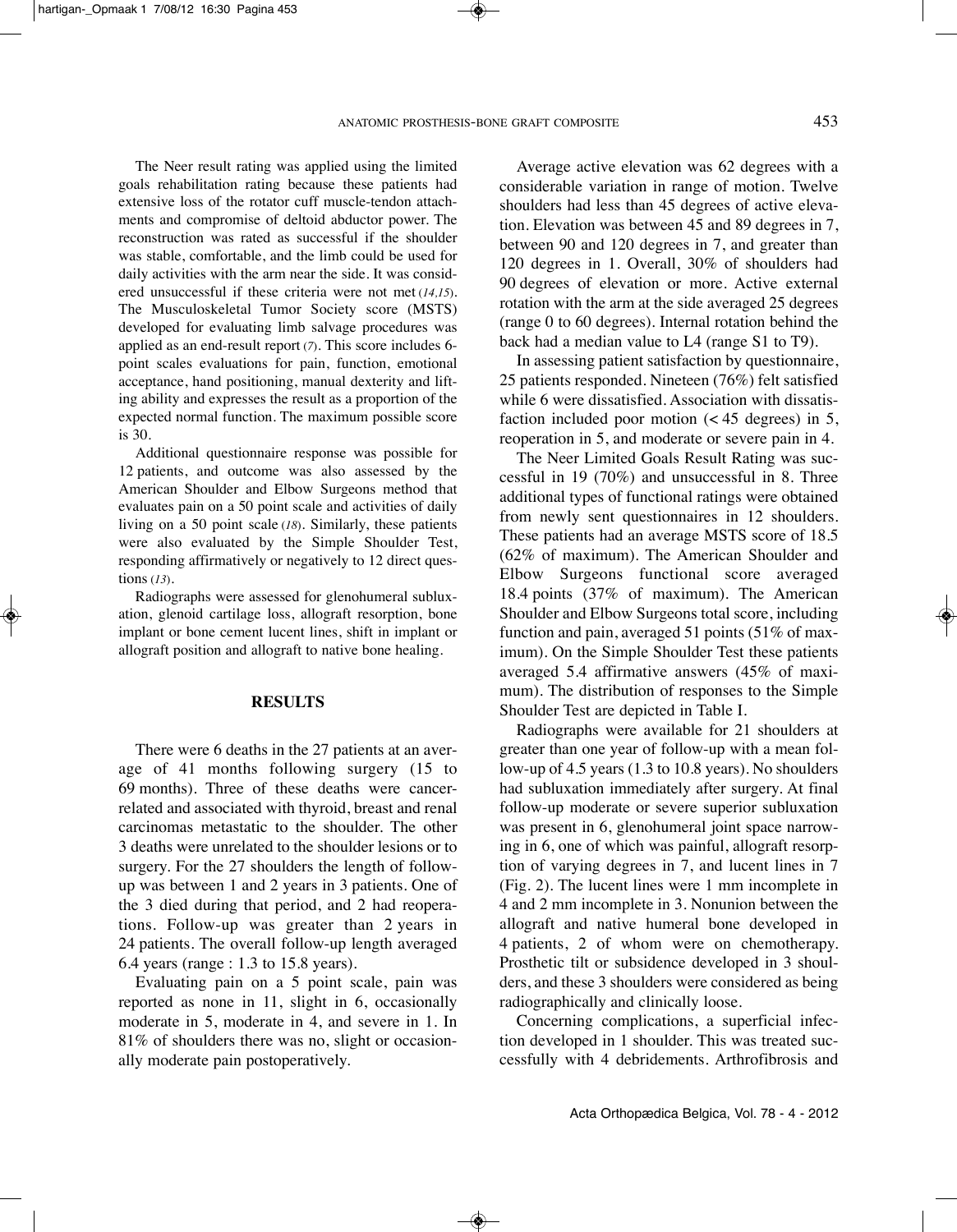| <b>Function</b>         | Number able to perform* |
|-------------------------|-------------------------|
| Arm comfortable at side | 12                      |
| Sleep comfortably       | 10                      |
| Tuck in shirt           | 9                       |
| Throw underhand         | 9                       |
| Carry 20 lb             | 7                       |
| Do usual work           | 7                       |
| 1 lb on shelf           | 5                       |
| Wash back of shoulder   | 4                       |
| Hand behind head        | 3                       |
| 8 lb on shelf           | $\overline{c}$          |
| Coin on shelf           | $\overline{c}$          |
| Throw overhand          | 1                       |

Table I.  $-$  Simple shoulder test ( $5$ ) (12 patients)

\*Number of patients (out of 12 responders) who were able to perform the functions at final questionnaire contact. Displayed in order of number of yes responses. Questions of the simple shoulder test are shortened to highlight their functional goals (*5*).

pain developed in 1 shoulder treated unsuccessfully with lysis of adhesions. Heterotopic ossification and pain developed in 1 shoulder treated successfully with removal of the heterotopic ossification. Clinically relevant instability developed in 7 shoulders, one of which underwent an unsuccessful soft tissue re-repair. Nonunion developed in 4 shoulders, two of which had a reoperation, and loosening developed in 3 shoulders, as mentioned above, and 2 of these patients with loosening and nonunion underwent revision surgery. There was a tumour recurrence in 1 patient with a chondrosarcoma. He had an unsuccessful local resection and went on to fore-quarter amputation. Overall, 7 shoulders had a reoperation to deal with the above complications.

Three factors were assessed that could potentially affect the clinical outcome. The type of implant used seemed to have little, if any, effect on outcome ; however, 22 of the 27 cases were of the Cofield design. In this design 15 of the 22 shoulders were successful (Neer limited goals rating), while in the other 5 cases having 3 types of implants, 4 were successful. Surprisingly, for the 11 shoulders with humeral resection above or through the deltoid insertion, the mean pain rating (1.6 vs 0.9), active



*Fig. 2.* — Three years following allograft-prosthesis reconstruction for osteosarcoma. The radiograph shows solid humeral fixation, proximal allograft resorption, and instability of the proximal humerus in the superior direction.

elevation (65° vs 57°) or the functional scores (MSTS (19 vs 17), ASES (49 vs 50), SST (5 vs 5)) were not substantively different than those cases with resection distal to the deltoid insertion. However, the development of clinical instability did have negative effects. The mean pain score was 1.86 vs 0.95 in stable shoulders, and the three mean functional scores were lower with the MSTS score being 13 vs 19, the ASES score being 32 vs 56, and the SST score being 4 vs 5.

# **DISCUSSION**

From an oncologic standpoint this operative method can be considered safe. There were no intraoperative complications, no problems with wound healing and only one infection which was superficial and treated effectively with debridements and antibiotics. Of the 27 shoulders there was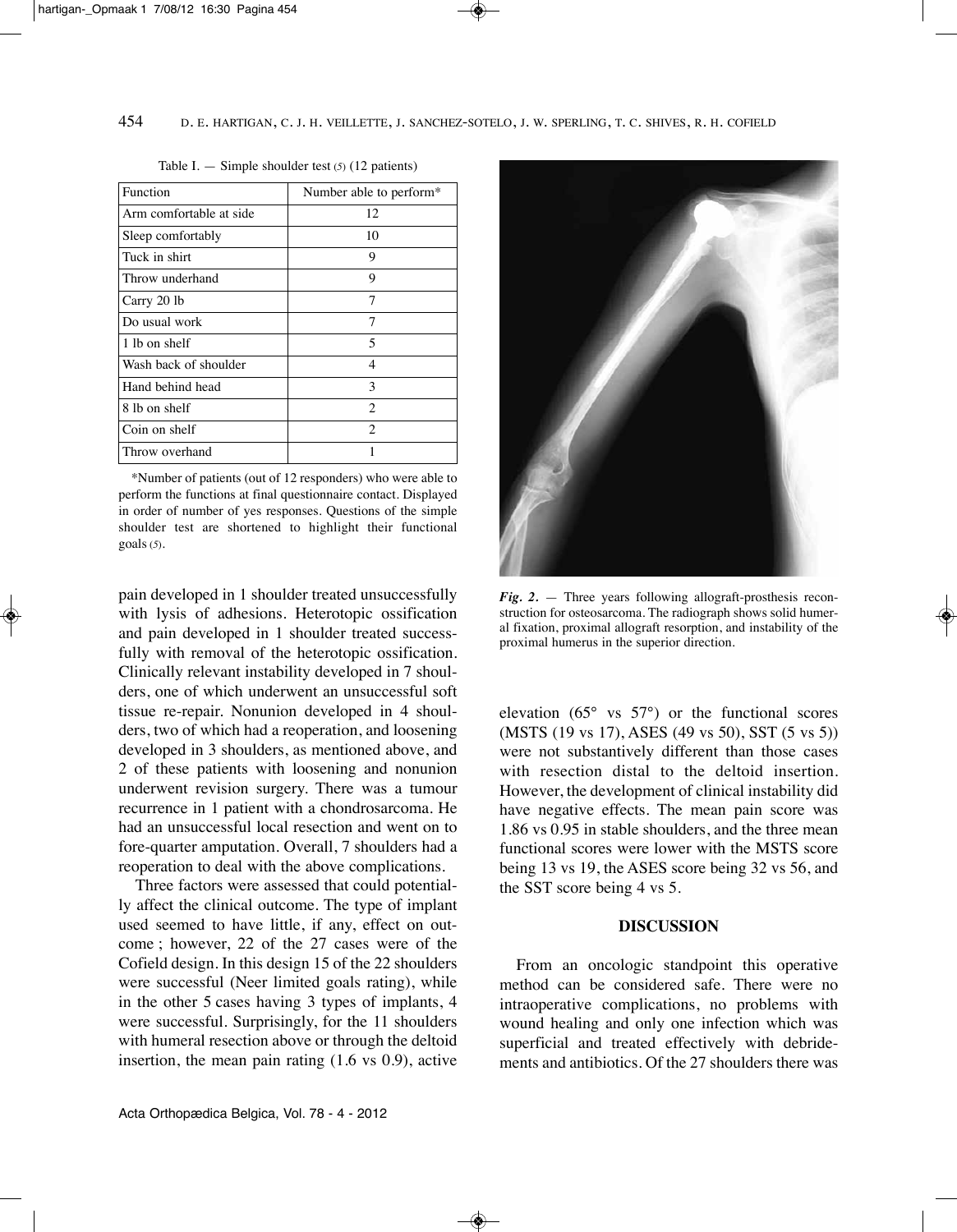one local recurrence. This unfortunately led to amputation. That patient remains tumor-free. All these findings, a low early complication rate, only an occasional infection, and infrequent local recurrence, are similar to other reports (*1,3,17*). There were no deaths related to the shoulder lesion or to metastases from the shoulder lesion to elsewhere. Three of the deaths were associated with carcinomas that had been metastatic to the shoulder. All 3 of these patients maintained a comfortable shoulder and survived for more than a year following their shoulder procedure.

From a clinical perspective there are pluses and minuses relative to this procedure. Pain relief was reasonable but not perfect. There was no, slight, or occasionally moderate pain in 22 of the 27 shoulders. Similarly 19 of the patients were satisfied with their outcome. On the other hand, regaining active elevation was difficult with average active elevation being approximately one-third of normal and only 30% of patients achieving 90 degrees of active elevation or greater. This is similar to the average 56 degrees of active abduction reported by Abdeen *et al* (*1*). Rotational movements were better maintained but still limited.

A main direction of this study was to more carefully define the functional outcomes achieved by these patients in addition to their oncologic results. Neer suggested a limited goals type of rehabilitation for these patients with resection of the proximal humerus and total rotator cuff repair (*14,15*). paralleling patient satisfaction and pain relief, a successful rating was achieved in 19 of the shoulders (70%). in these cases the shoulders were stable, and it was possible to use the arm with comfort when the arm was near the side. Functional outcomes were obtained at an average of 6.4 years, and some patients lost movement and strength over the postoperative period associated with glenohumeral subluxation, seemingly related to stretching of the rotator cuff and shoulder capsule repair. All the scores, the MSTS, the ASES Function Score, the ASES Total Score and the SST questions exhibited a value of between one-third and two-thirds normal centering around one-half what might be expected for normal upper extremity shoulder function. The MSTS score of all patients (average 62%) is less

than that reported by Black *et al* (69%) (*3*) or potter *et al* (79%) (*17*). it is much lower than the 90-96.7% reported for the reverse prosthesis by DeWilde *et al* (*5*). Only Black *et al* (*3*) reported a total ASES score (59) ; this is also slightly greater than the average 51 points obtained by the patients in this series. The number of patients and duration of follow-up is significantly less in the above studies than in this study. it could be that as time passes the cuff stretches and superior subluxation may develop as demonstrated in some of our patients. So, on one hand there is certainly great patient and surgeon satisfaction maintaining the extremity – being able to offer limb salvage – but on the other hand the functional recovery of the shoulder girdle complex is moderate. This can be most directly appreciated by reviewing the responses to the Simple Shoulder Test (Table I).

There was some degree of allograft resorption in 7 patients. This was proximal in 6 and in the diaphyseal region in 1. proximal allograft resorption can be associated with humeral head subluxation as illustrated in Figure 2. Radiographically, humeral subluxation was present in 6 shoulders in the superior direction.

Instability in a superior direction with the humeral head contained under the coracoacromial arch was important relative to its association with some degree of anterior instability and that was clearly clinically significant. Fortunately, it was of such a magnitude to require reoperation in only one shoulder. This frequency of instability though does suggest considering the use of more constrained shoulder implants such as the reverse shoulder arthroplasty for treatment of these patients (*5,6*), particularly if they are older and the length of resection maintains the continuity of the deltoid insertion to native bone. This direction of thinking is reinforced by the reports identifying instability in onequarter or more of patients treated with anatomic prosthesis-allograft reconstruction (*1,3,17*), such as was done in this study.

Mechanical implant and allograft problems were not too common, similar to other series, with 4 shoulders developing some issues related to nonunion at the allograft native bone junction or mechanical loosening (*1,3*). Of the 21 shoulders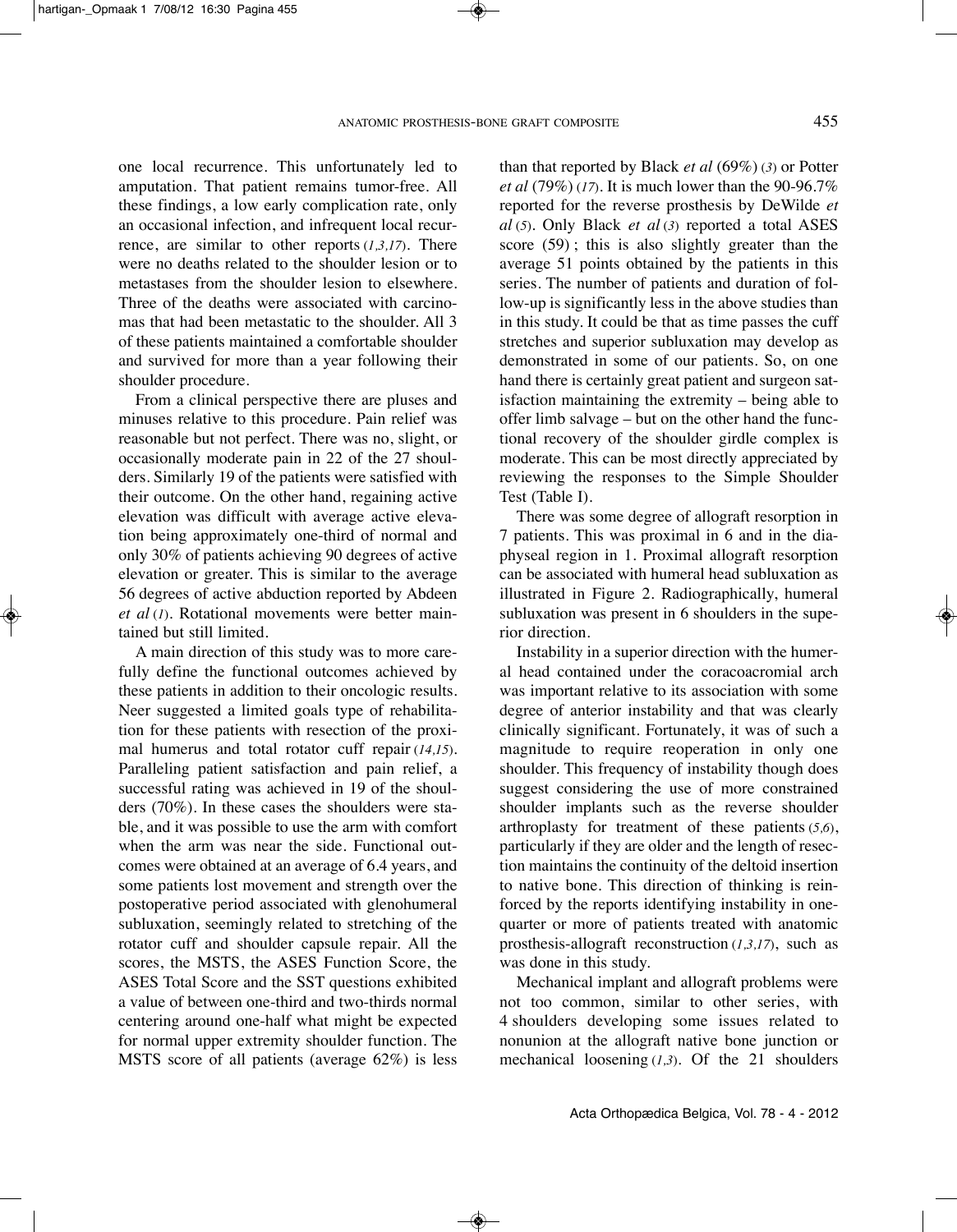analyzed (excluding the 6 who had previous osteoarticular allografts without an implant placed), 0 of 5 having had both a step-cut and bone cement proximally and distally experienced nonunion or loosening. This was true for 1 of 4 who had neither a step-cut or proximal or distal cement fixation, 2 of 5 with a step-cut without distal cement fixation, and 1 of 7 with cement distally and with a transverse cut. The numbers are too small to perform effective analysis of this issue, but it seems like there was a trend toward better fixation when using both the step-cut and proximal and distal bone-cement fixation (*23*).

# **CONCLUSIONS**

Intraarticular humeral resection followed by reconstruction with an allograft prosthetic composite is oncologically safe and generally effective in treating proximal humerus lesions and avoiding more than an occasional local recurrence or metastases to other parts of the body. This form of treatment offers a reasonable opportunity for pain relief, patient satisfaction and successful outcome relative to limited functional goals. The prevention of clinically important instability has not been fully addressed by this type of procedure but problems with graft host bone union are not too common nor is allograft component loosening. Active elevation can occasionally be regained but not typically so. Functional outcomes are moderate.

Currently we would continue to offer this method of treatment for younger patients with these types of oncologic disease. it is important to firmly fix the implant and allograft to the adjacent normal bone. The frequency of instability may be lessened by truly applying limited goals rehabilitation methods, (ie. limb protection for approaching 3 months in duration). Whether that will, in fact, help improve the outcome of reconstruction is still to be proven.

### **REFERENCES**

**1. Abdeen A, Hoang BH, Athanasian EA** *et al.* Allograftprosthesis composite reconstruction of the proximal part of the humerus. Functional outcome and survivorship. *J Bone Joint Surg* 2009 ; 91-A : 2406-2415.

- **2. Asavamongkolkul A, Eckardt JJ, Eilber FR** *et al***.** Endoprosthetic reconstruction for malignant upper extremity tumors. *Clin Orthop Relat Res* 1999 ; 360 : 207-220.
- **3. Black AW, Szabo RM, Titelman RM.** Treatment of malignant tumors of the proximal humerus with allograftprosthesis composite reconstruction. *J Shoulder Elbow Surg* 2007 ; 16 : 525-533.
- **4. Bos G, Sim F, Pritchard D** *et al.* prosthetic replacement of the proximal humerus. *Clin Orthop Relat Res* 1987 ; 224 : 178-191.
- **5. De Wilde L, Plasschaert FS, Audenaert EA, Verdonk RC.** Functional recovery after a reverse prosthesis for reconstruction of the proximal humerus in tumor surgery. *Clin Orthop Relat Res* 2005 ; 430 : 156-162.
- **6. De Wilde L, Plasschaert F.** prosthetic treatment and functional recovery of the shoulder after tumor resection 10 years ago : A case report. *J Shoulder Elbow Surg* 2004 ; 14: 645-649.
- **7. Enneking WF, Dunham W, Gebhardt MC, Malawar M, Pritchard DJ.** A system for the functional evaluation of reconstructive procedures after surgical treatment of tumors of the musculoskeletal system. *Clin Orthop Relat Res* 1993 ; 286 : 241-246.
- **8. Gebhardt MC, Roth YF, Mankin HJ.** Osteoarticular allografts for reconstruction in the proximal part of the humerus after excision of a musculoskeletal tumor. *J Bone Joint Surg* 1990 ; 72-A : 334-345.
- **9. Getty PJ, Peabody TD.** Complications and functional outcomes of reconstruction with an osteoarticular allograft after intra-articular resection of the proximal aspect of the humerus. *J Bone Joint Surg* 1999 ; 81-A 1138-1146.
- **10. Klepps S, Springfield D.** Osteoarticular allograft and endoprosthesis-allograft reconstruction for tumors of the proximal humerus. *Techniques in Shoulder & Elbow Surg* 2002 ; 3 : 251-261.
- **11. Malawer MM, Meller I, Dunham WK.** A new surgical classification system for shoulder-girdle resections. Analysis of 38 patients. *Clin Orthop Relat Res* 1991 ; 267 : 33-44.
- **12. Mankin HJ, Doppelt S, Tomford W.** Clinical experience with allograft implantation. The first ten years. *Clin Orthop Relat Res* 1983 ; 174 : 9-86.
- **13. Matsen FA III, Clinton J, Rockwood CA Jr, Wirth MA,** Lippitt SB. Glenohumeral arthritis and its management. In : Rockwood CA Jr, Matsen FA III, Wirth MA, Lippitt SB (eds). *The Shoulder.* WB Saunders Elsevier, philadelphia, 2009, pp 1089-1246.
- **14. Neer CS II.** *Shoulder Reconstruction*. WB Saunders Company, philadelphia, 1990, p 533.
- **15. Neer CS II, Watson KC, Stanton FJ.** Recent experience in total shoulder replacement. *J Bone Joint Surg* 1982 ; 64- A : 319-317.
- **16. O'Connor MI, Sim FH, Chao EYS.** limb salvage for neoplasms of the shoulder girdle. Intermediate reconstructive and functional results. *J Bone Joint Surg* 1996 ; 78-A : 1872-1878.